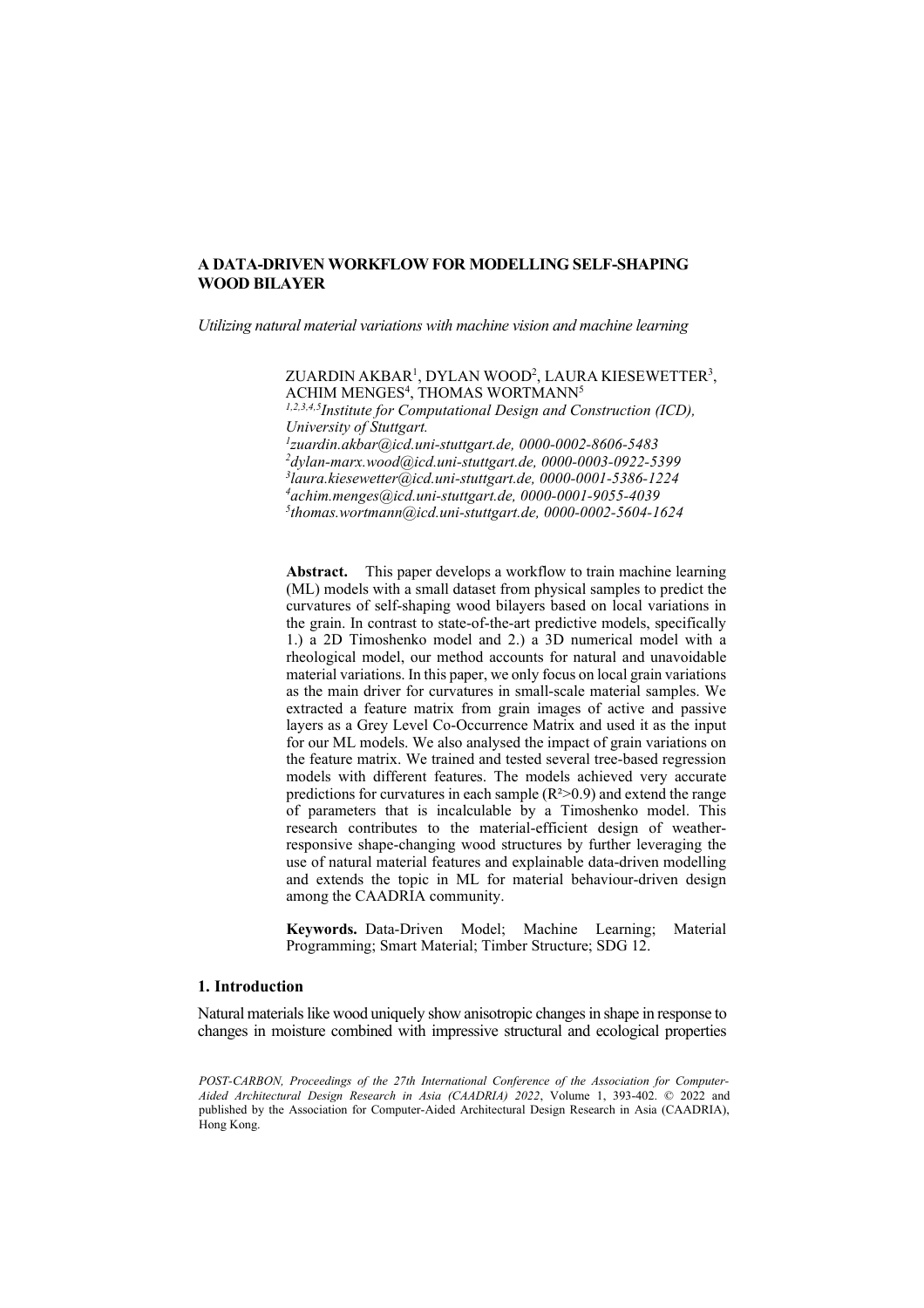(Rowell, 2005). The swelling and shrinking in wood occurs mainly perpendicular to the stiff cellulose microfibrils upon water uptake and loss, whereas the microfibrils prevent most swelling parallel to their orientation. This hygroscopic property can be utilized in "smart" weather-responsive shape-changing natural fibre composites materials such as a double-layered build-up of cross-laminated timber composite (bilayer) (Rüggeberg and Burgert, 2015) to create specific bending effects from flat to curved with various applications in architectural structures (Menges and Reichert, 2012; Wood et al., 2016; Wood et al., 2018). In bilayer, one layer serves as the actuator through shrinkage (active layer), while the other turns the motion into bending (passive layer).

A material behaviour-driven shaping method allows the construction of structurally efficient, form active, curved wood structures with minimal waste and labour, and little formwork or machining (Wood et al., 2020). However, the advantages of using wood as a self-shaping material come with the challenges of working with the imperfections of a naturally grown material and its often high levels of variation in structuring even under ideal conditions. The most influential parameters in predicting how wood hygroscopic shape changes are dependent on the arrangement of the fibrous structure and the orientation of the grains within the standardised board geometries.

In contrast to the material characteristics, methods of modelling self-shaping wood currently rely on simplified material models: either a 2D analytical model based on Timoshenko's theory (Rüggeberg and Burgert, 2015) or a combination of rheological models and a 3D non-linear numerical model (Grönquist et al., 2018). Even though these models were good at predicting the behaviour of a wood board, they always assume reduced variability on each wood board while, in reality, each wood board has a different range of properties and feature variations. These models also have a limitation on simulating only certain bilayer configurations and unaccountability for more complex designed variations in the layouts and layups of the laminates.

Besides the simplified modelling methods, the industry is capable of collecting highly specific and high-quality variable material features data from each wood board using machine vision technology (Olsson and Oscarsson, 2017; Wimmer et al., 2021), but the main focus is on grading and elimination (Ramage et al., 2017) which creates waste and material resource inefficiency (Barber et al., 2020). This acquired material features data opens the opportunity to better integrate material uncertainties as a material behaviour-driven agency in modelling and design.

Recent projects in computational design and fabrication use machine learning (ML) models to understand material uncertainties. Artificial neural networks predicted inconsistent spring back in robotic metal forming using a small dataset from physical samples (Zwierzycki et al., 2017; Rossi et al., 2019). Fragkia et al. (2021) trained a generative adversarial network to predict the geometry of self-shaping single-layer wood veneer strips but only focused on designed grain variations by the layup setup. Vasquez (2021) trained a deep convolutional neural network with paired images from serial events in a robotic concrete sheet forming to predict non-linear deformation behaviour. He et al. (2021) used a synthetic dataset to train a Gaussian mixture model convolutional operator that predicts the geometry of self-shaping textile.

We propose a data-driven workflow to predict the final shape of self-shaping wood bilayers using ML algorithms with a small dataset from physical samples to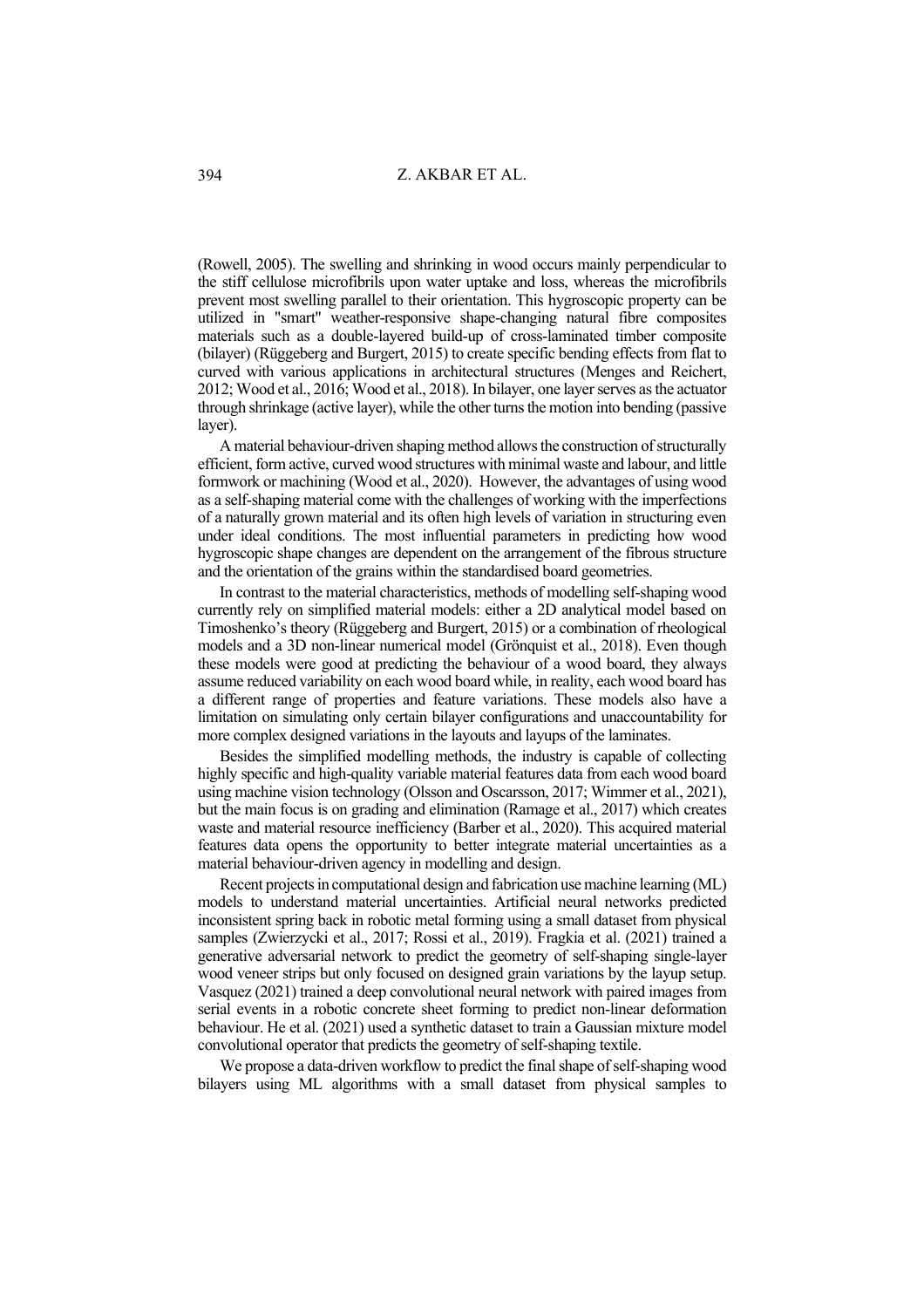complement the state-of-the-art predictive models. In this paper, we focus on local grain variations as the main driver of variable curvatures in small-scale wood bilayer samples made of European beech veneers. Figure 1 illustrates our main contributions in this paper as follows: 1.) an experimental method to build a dataset from wood bilayer samples, 2.) data augmentation and features generation for ML-ready data using machine-vision approaches, and 3.) the development of ML-based predictive models using various tree-based regression algorithms.

#### **2. Methods**



*Figure 1. A flow chart of data-driven modelling for predicting self-shaping behaviour of wood bilayer. It includes bilayers sample production and data acquisition, data pre-processing, and ML models development.*

## 2.1. SAMPLE PRODUCTION AND DATA ACQUISITION

We produced 30 small-scale wood bilayer samples using European beech veneers with visible natural variations in the longitudinal (L) axis of the sheets and variable growth ring inclinations. We equalized the active layer sheets inside a moisture-controlled chamber for adsorption at 95% RH to achieve a wood moisture content (WMC) of 20 $\pm$ 2%. We used one thickness ratio of  $h_1 : h_2 = 1 : 1$  (passive : active) with a total thickness of 4mm. We laminated both layers perpendicularly using 1cPUR adhesive (HB S309 Purbond, Henkel & Cie. AG, Switzerland). We cut the sheets into smaller bilayer strips with a uniform size (width: 60 mm and length: 180 mm) and stored them again inside the moisture-controlled chamber for re-equalization.

We acquired data in both flat and curved states. We used a flatbed scanner to scan the surface grain of both active and passive layers right after removing the samples from the chamber. We relocated the samples to 26±2% RH and room temperature for actuation. We measured each sample's weight several times during the acclimatization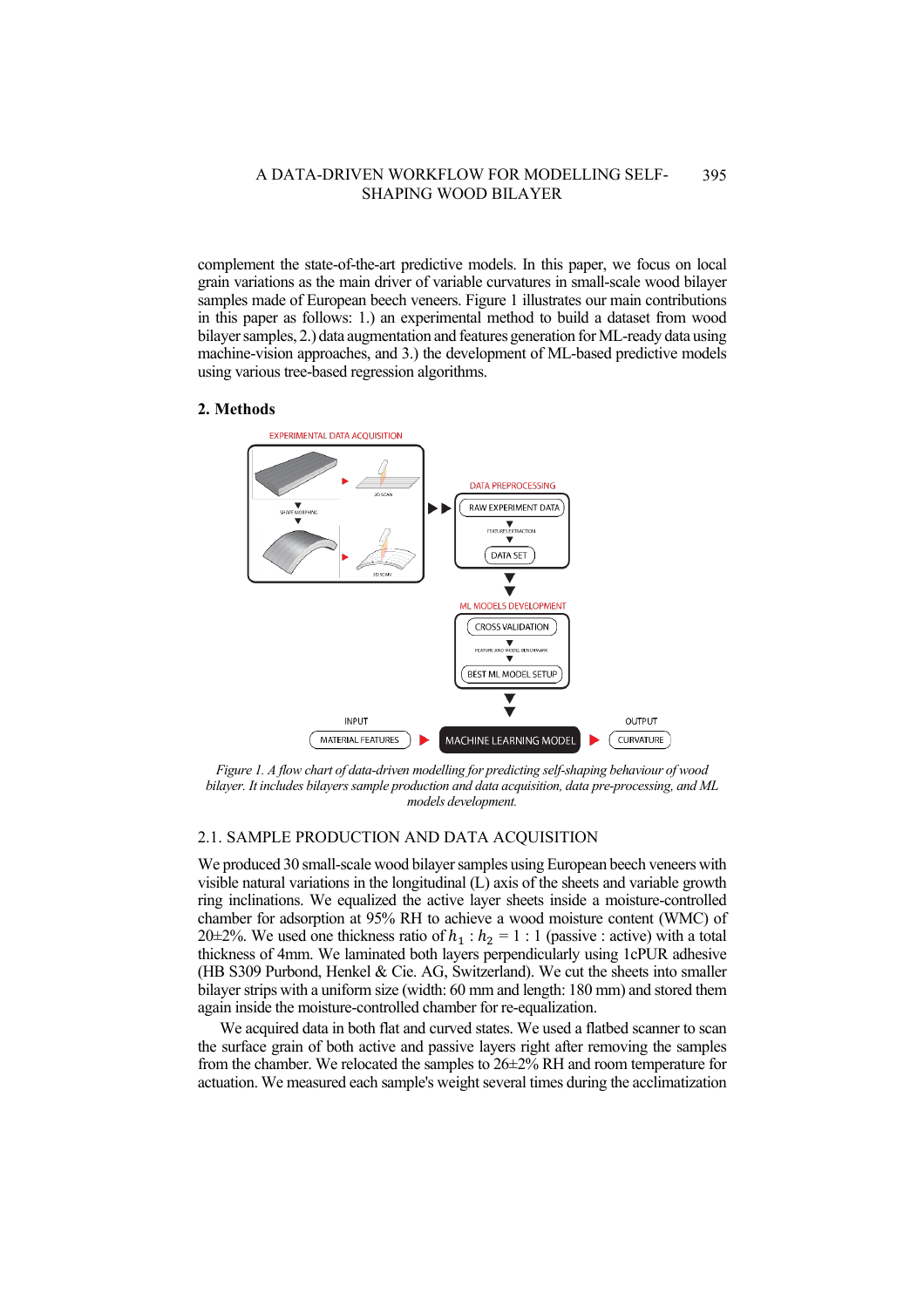period (120 hours) to make sure that the samples are fully equalized. Finally, we 3D scanned each actuated sample using a laser scanner.

# 2.2. DATA AUGMENTATION AND PRE-PROCESSING



*Figure 2. Illustration of GLCM with various angles (0, 45, 90, and 135) and distance (d = 2) orientation from the reference pixel (Haryanto et al., 2020).*

To prepare ML-ready data, we did two consecutive steps to the physical samples data which are data augmentation and pre-processing. We augmented the data from 30 to 120 data points by flipping, mirroring, and rotating the grain images and 3D point clouds. We pre-processed both active and passive layer grain images to extract their features (Figure 2). We converted the grain images into greyscale images and enhanced the contrast using an exposure equalization algorithm. We extracted texture features from each image, known as Haralick features (Haralick & Shanmugam, 1973). Each feature is calculated as a Gray Level Co-occurrence Matrix (GLCM), a histogram of co-occurring grayscale values in neighbouring pixels at a given offset with a specific distance and angle over an image. In this paper, we used one distance (2 px) and three angles for each layer (active:  $0^\circ$ ,  $45^\circ$ , and  $315^\circ$  and passive:  $45^\circ$ ,  $90^\circ$ , and  $135^\circ$ ) to extract six main features: contrast, dissimilarity, homogeneity, ASM, energy, and correlation. We combined these processes in a custom python-based image analysis workflow using Scikit-image (van der Walt et al., 2014). Using Rhino and Grasshopper, we reconstructed each 3D point cloud into a surface to compute the principal curvature that is parallel to the L axis of the strip. For each feature, we built a dataset that contains six values calculated from different angles for both layers and the curvature of the bilayer strips

### 2.3. MACHINE LEARNING MODELS DEVELOPMENT

We first split the dataset into a training set (90 data points) and a test set (30 data points). We trained four tree-based regression algorithms: Random Forest (RF), Decision Tree (DT), Gradient Boosting (GB), and Extra Tree (ET) which are very good at learning from non-linear data (Lundberg et al., 2019) and understanding how the model uses the input features to predict by visualizing the decision path of the tree (Lundberg  $\&$ Lee, 2017). Using six-fold cross-validation, we calculated the coefficient of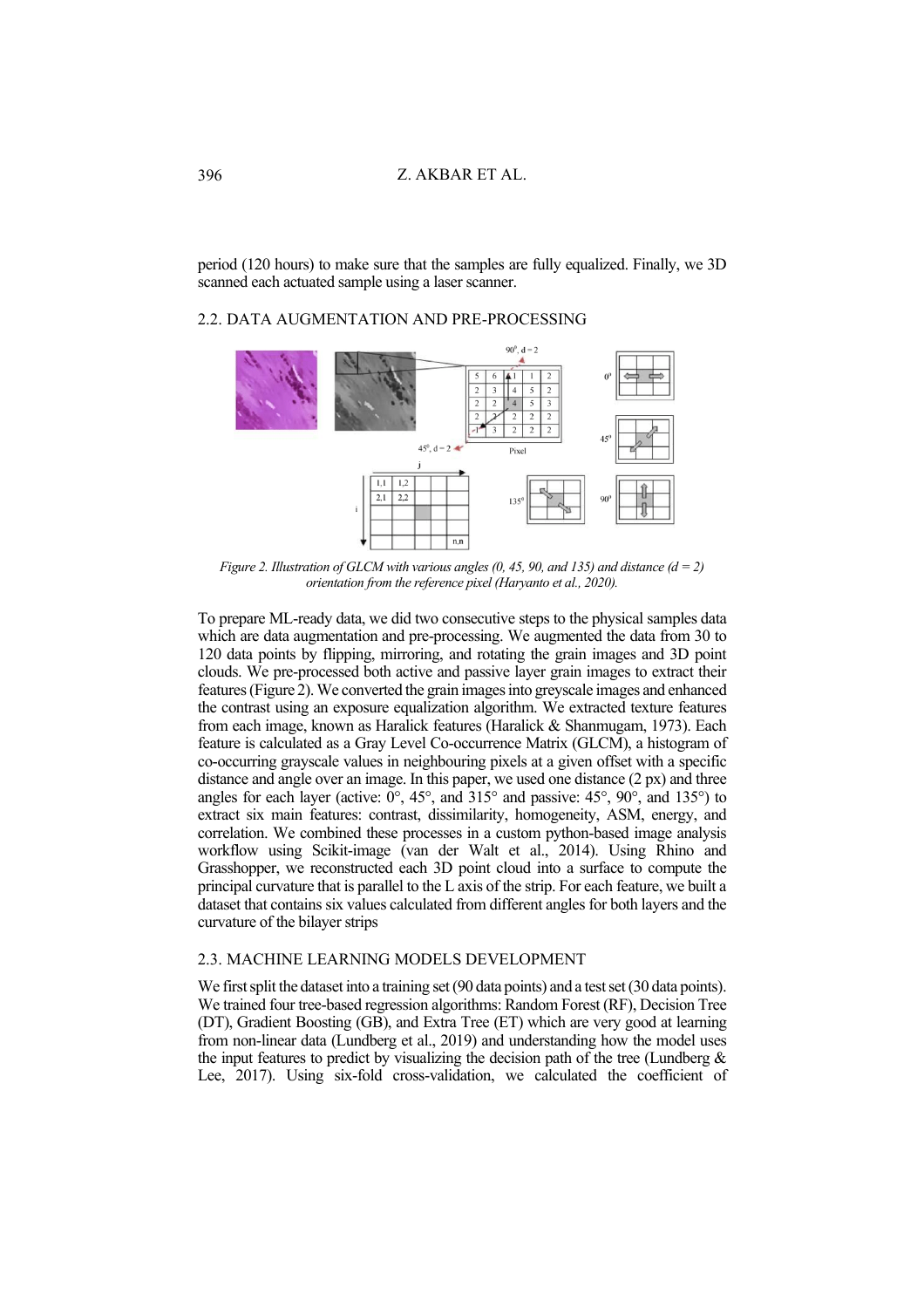determination  $(R^2)$ , which is the degree of variability a model explains, to benchmark various combinations of input features and ML algorithms. The benchmark also helps to study the possibility of using a minimum amount of input features to reduce ML models' complexity. We used the implementation of these algorithms in Scikit-learn (Pedregosa et al., 2011).

We also calculated the curvature using the adaptation of Timoshenko's theory (Timoshenko, 1925) in Rüggeberg and Burgert (2015) which is subjected to a WMC change  $\omega - \omega_0$  where  $h_1$  and  $h_2$  denote layer thicknesses,  $\alpha_1$  and  $\alpha_2$  are the differential swelling coefficients taken from references (Hassani et al., 2015), and  $E_1$ and  $E_2$  are the stiffness in the corresponding fibre orientation of each layer, taken from Hering et al. (2012) (Equation 1). We calculated a range of curvatures using three different angles for Radial/Tangential (RT) grain (0°, 45°, and 90°) to differentiate the material parameters of the active layer ( $E_2$ ,  $\alpha_1$  and  $\alpha_2$ ) since it was impossible to measure from the active layer.

$$
\frac{1}{\rho} = \frac{6(1+m)^2}{(3(1+m)^2 + (1+mn)(m^2 + \frac{1}{mn}))} \frac{(a_2 - a_1)(\omega - \omega_0)}{h} = k \frac{\Delta \alpha \Delta c}{h}, \quad m = \frac{h_1}{h_2}, \quad n = \frac{E_1}{E_2}(1)
$$

Finally, we compared the prediction accuracy of the best ML model with the Timoshenko model to the curvature measured from physical samples.

### **3. Results and Discussion**

Our GLCM implementation produced efficient and effective inputs for the ML algorithms. We managed to encode the local grain variations in each sample into a small number of vectors without over-simplification. Table 1 shows our analysis on the influence of grain variations on the values of six main Haralick features (contrast, dissimilarity, homogeneity, ASM, energy, and correlation) for different angles from the grain images of active and passive layers of each sample (active:  $0^\circ$ , 45 $^\circ$ , and 315 $^\circ$ and passive: 45°, 90°, and 135°) after contrast equalization as shown in Figure 3. We used the data to identify the orientation of medullary ray spindles and growth rings in each strip. The data shows that the direction of medullary ray spindles is indicated by the highest values for homogeneity, ASM, energy, and correlation as well as the lowest values for contrast and dissimilarity. We also found that the deviations between the main angle variables for the GLCM indicate the orientation difference between the medullary ray spindles with the annual growth ring texture.

Figure 4 compares two samples with parallel and non-parallel relationships between the medullary ray spindles and the annual growth ring texture that are shown on the surface of the European beech veneer strips. Table 2 shows that the standard deviation in the data is smaller in non-parallel textures. This information may indicate the veneer sample's cutting orientation that can be advantageous for our research.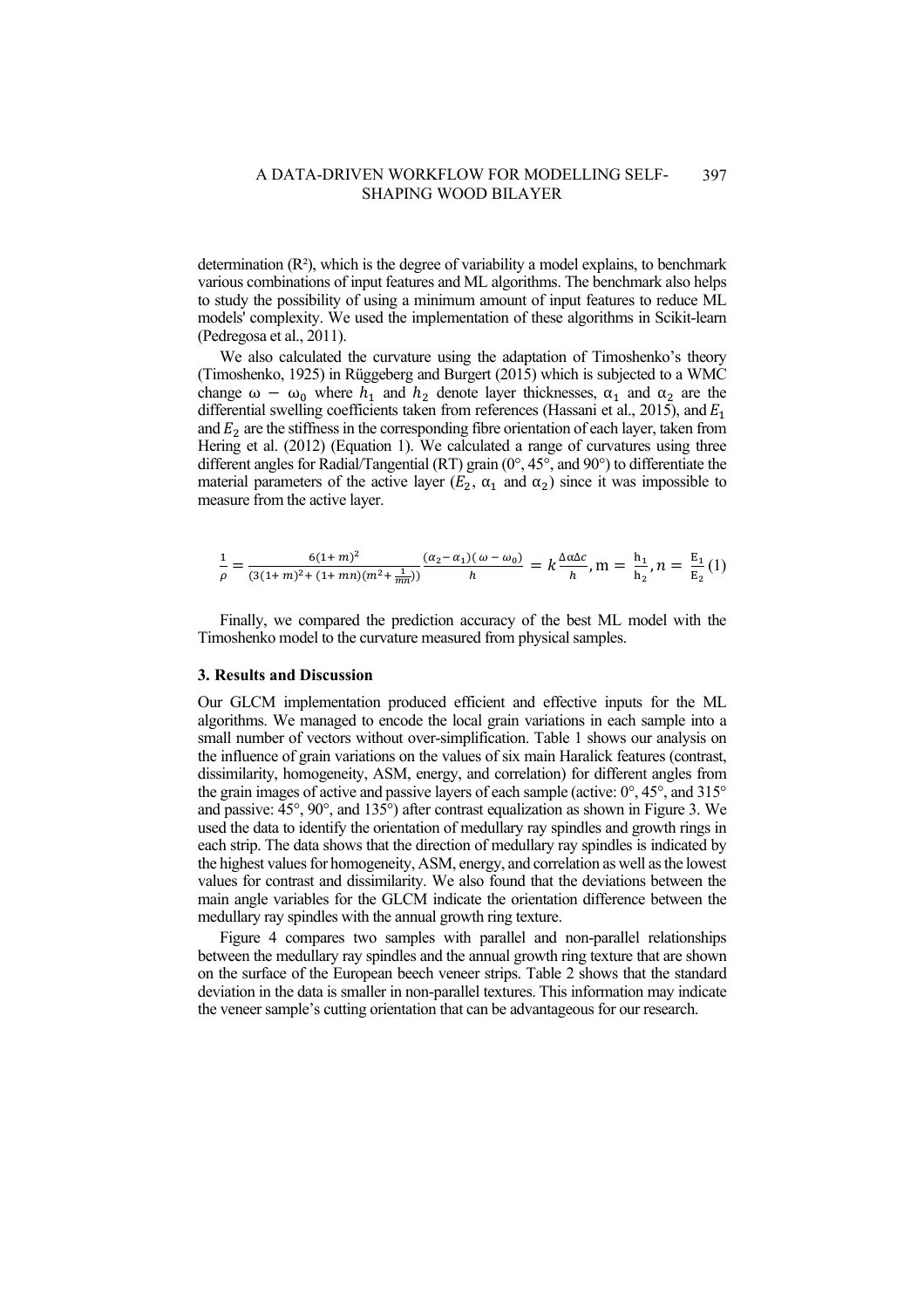

*Figure 3. The active and passive layer grains from sample no.6 and the equalized grayscale images.*

|               | Active      |              |             | Passive      |              |             |
|---------------|-------------|--------------|-------------|--------------|--------------|-------------|
|               | $0^{\circ}$ | $45^{\circ}$ | $315^\circ$ | $45^{\circ}$ | $90^{\circ}$ | $135^\circ$ |
| Contrast      | 3354,672    | 7543,229     | 7213,122    | 5882,220     | 6627,176     | 7202,329    |
| Dissimilarity | 42,737      | 67,839       | 66,331      | 59,372       | 63.448       | 66,708      |
| Homogeneity   | 0.039235    | 0,018837     | 0,019352    | 0,022476     | 0,021648     | 0,019135    |
| ASM           | 3,3653E-05  | 1,8177E-05   | 1,8521E-05  | 2,0292E-05   | 1,9653E-05   | 1,8167E-05  |
| Energy        | 0,005801    | 0,004263     | 0,004303    | 0,004504     | 0,004433     | 0,004262    |
| Correlation   | 0,690379    | 0.303462     | 0,333927    | 0,455012     | 0,387353     | 0,332715    |

Table 1. The Haralick features were calculated from sample no.6 in Figure 3. The bold values indicate the dominant angle in the grain.



*Figure 4. (Left) Spindles formed by the medullary rays run mostly parallel to the annual growth ring. (Right) Spindles formed by the medullary rays running mostly at an angle of 315° to the annual growth ring.*

| Left                     |              |             | Right                   |              |             |  |
|--------------------------|--------------|-------------|-------------------------|--------------|-------------|--|
| 0°                       | $45^{\circ}$ | $315^\circ$ | $0^{\circ}$             | $45^{\circ}$ | $315^\circ$ |  |
| 5178,516                 | 8084.819     | 8464.274    | 8776.126                | 8683.538     | 8148,223    |  |
| Std. Deviation: 1797,534 |              |             | Std. Deviation: 443,994 |              |             |  |

Table 2. The contrast from different angles and the data deviation from images in Figure 4.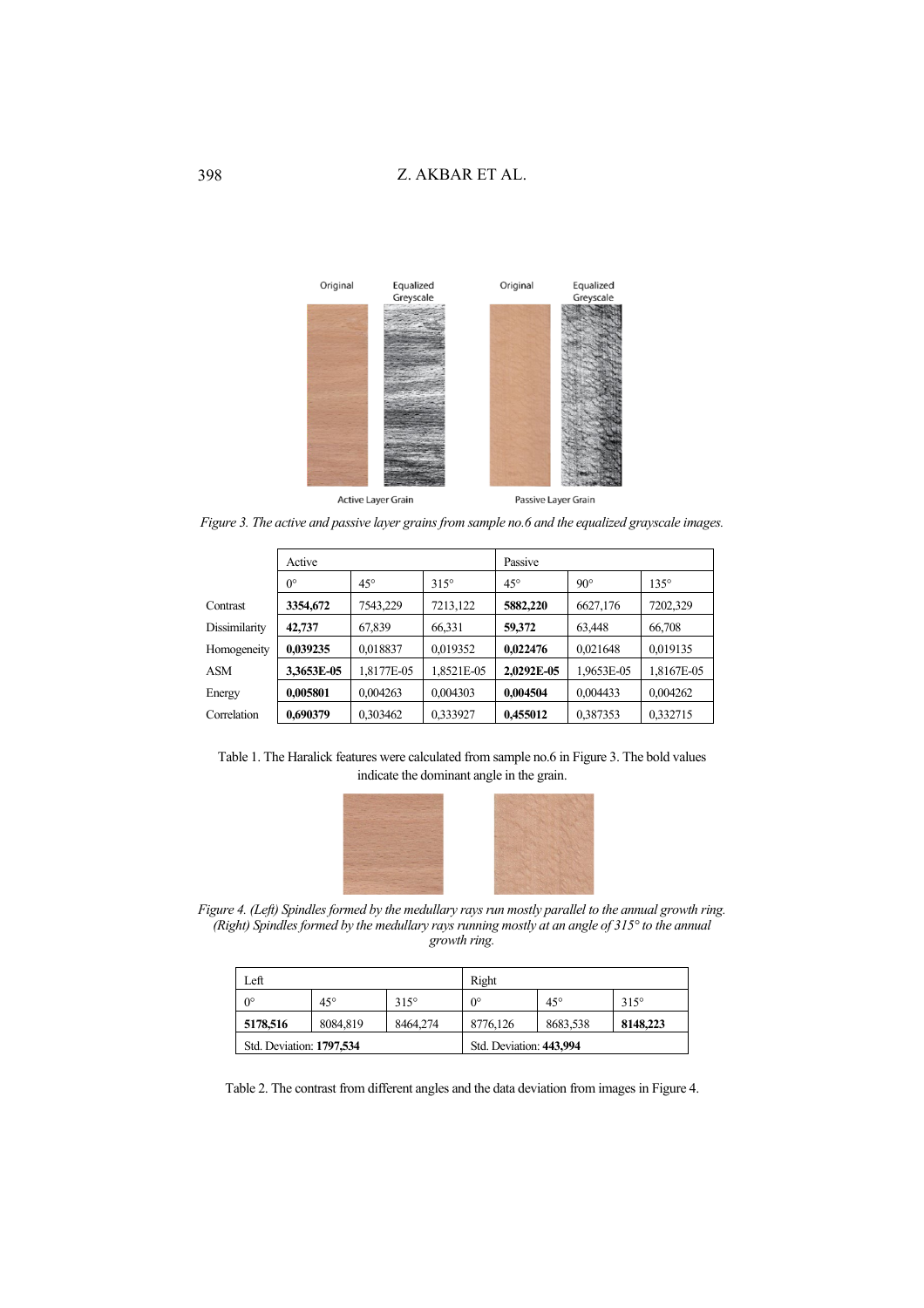Our benchmark using six-fold cross-validation shows that two algorithms (DT and ET) give very good  $\mathbb{R}^2$  for the training set. ET with energy features as the inputs performs as the best model with the highest  $R^2$  of 0.902 (Figure 5). The results indicate that choosing an appropriate model and input features is important to capture the natural variations in wood grains that affect the curvatures. Figure 6 shows the distribution of predicted curvatures from the best model (ET with energy features as inputs) versus real curvatures measured from physical samples and curvatures calculated using a Timoshenko model. Using only visual input for the L grain directions, the data-driven model can predict the curvature of bilayers with a thickness ratio  $h_1 : h_2$  of 1 : 1 with higher accuracy than the Timoshenko model and such expands the range of thickness ratios that can be accurately predicted as the Timoshenko model usually over-predicts curvatures in this range (Grönquist et al., 2018).



*Figure 5. Coefficient of determination (R²) of various ML algorithms using a different set of features for both training set (evaluated using -fold cross-validation) and the test set R² of the best models out of the cross-validation. Algorithms: Random Forest (RF), Decision Tree (DT), Gradient Boost (GB), and Extra Tree (ET).*



*Figure 6. Distribution of predicted curvatures from the best model (ET with energy features as inputs) vs. the real curvatures vs. Timoshenko in three different RT angles.*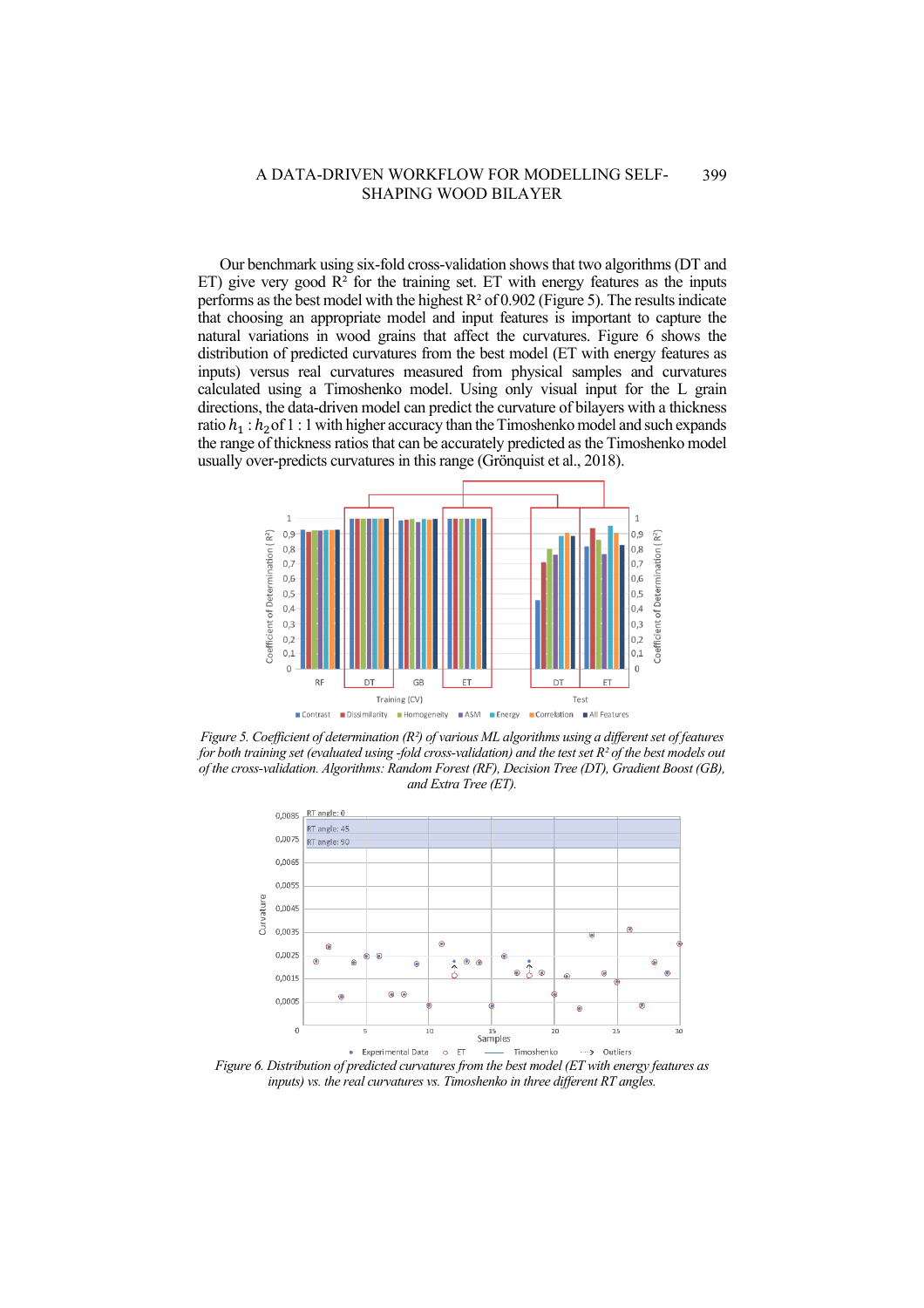Z. AKBAR ET AL.

### **4. Limitations**

We recognize some limitations in our current research that we would like to develop in the future. There is a limitation in material properties and scale as material behaviour changes when the scale changes. The effect of features might also be different across different scales. To work on this issue, we plan to test several techniques such as hybrid modelling that uses a data-driven model based on experimental data (high fidelity) to correct parameters in simulated models (low fidelity) or transfer learning.

Our current models are now limited to a narrow range of curvatures due to the constant bilayer configuration. We want to extend the curvature range in the dataset by adding more variations in thickness and aspect ratios. We also aim to develop models that can read, process, and return spatial information. We will test and implement various analysis techniques that can represent local variations in grain as 2D or 3D vector fields by processing images or computerized tomography scan data as inputs and return 3D information as the prediction. Such models will be more sufficient to be implemented as design tools for free-form wood structures, yet require bigger data set as the complexity of the models also expands. In this case, we will compare our future models with 3D numerical models to evaluate their performance.

## **5. Conclusion**

In conclusion, our paper reports a proof-of-concept for employing ML algorithms, a small dataset from physical samples, and machine vision techniques to model the hygroscopic behaviour of self-shaping wood bilayers in a way that incorporates the naturally inhomogeneous characteristics of wood. Despite focusing only on one wood bilayer setup, our models can work on a thickness ratio setup that was impossible for a Timoshenko model and establish a reliable relationship between the local grain variations and the curvature of self-shaping wood bilayers. The modelling of such relationships is difficult with state-of-the-art models, yet it is essential to produce more realistic predictions.

Using machine-vision-based features generation techniques such as a GLCM and tree-based regression models opens a new research horizon in the development of explainable Artificial Intelligence (AI)-based predictive models for designing selfshaping wood bilayer structures. Even though it is not yet further explored in this paper, tree-based regression models can provide decision paths that can help to explain how specific combinations of variable grains in wood boards produce certain curvatures.

We also envision technology-driven innovations in wood construction that promote more material resourcefulness and responsible material consumption by minimizing material loss due to the wood sorting process that only considers idealized wood variations. We plan to combine the techniques in this paper with combinatorial optimization algorithms to build a tool for designing a self-shaping wood structure that not only accounts for material feature variations but also material resource availability.

Finally, our research should be integral with the United Nation's Sustainable Development Goal 12 to ensure sustainable consumption and production patterns and complement previous research in ML for material behaviour-driven design within the CAADRIA community, specifically in data generation technique and ML model explorations.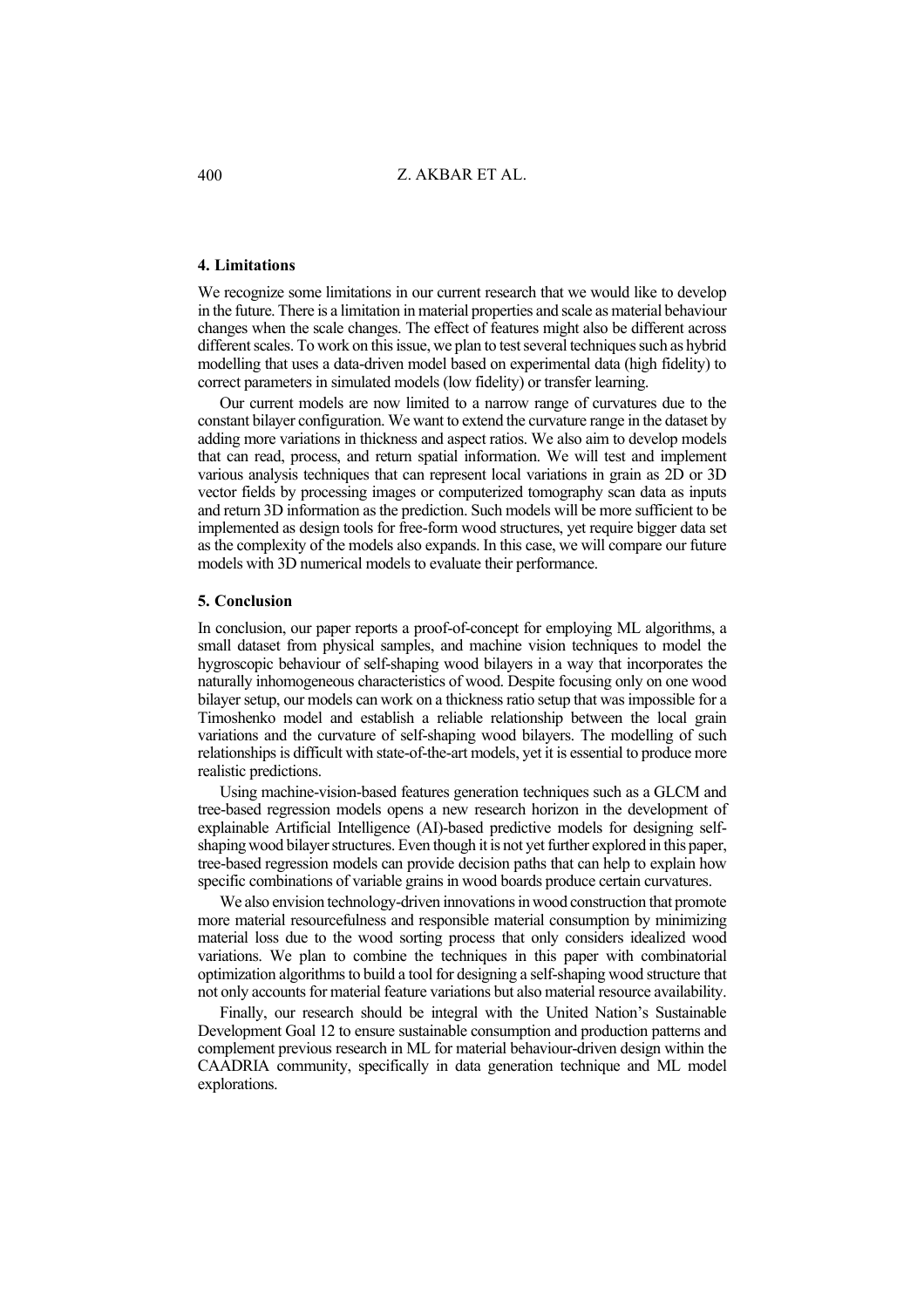### **Acknowledgements**

We acknowledge the support by the Deutsche Forschungsgemeinschaft (DFG, German Research Foundation) under Germany's Excellence Strategy – EXC 2120/1 – 390831618.

## **References**

- Fragkia, V., Foged, I. W., & Pasold, A. (2021). Predictive Information Modeling: Machine Learning Strategies for Material Uncertainty. *Technology|Architecture + Design*, 5(2), 163–176[. https://doi.org/10.1080/24751448.2021.1967057](https://doi.org/10.1080/24751448.2021.1967057)
- Grönquist, P., Wittel, F. K., & Rüggeberg, M. (2018). Modeling and design of thin bending wooden bilayers. *PLOS ONE*, 13(10), e0205607. <https://doi.org/10.1371/journal.pone.0205607>
- Grönquist, P., Wood, D., Hassani, M. M., Wittel, F. K., Menges, A., & Rüggeberg, M. (2019). Analysis of hygroscopic self-shaping wood at large scale for curved mass timber structures. *Science Advances*, 5(9), eaax1311[. https://doi.org/10.1126/sciadv.aax1311](https://doi.org/10.1126/sciadv.aax1311)
- Haralick, R. M., Shanmugam, K., & Dinstein, I. (1973). Textural Features for Image Classification. *IEEE Transactions on Systems, Man, and Cybernetics*, 3(6), 610–621. https://doi.org/10.1109/TSMC.1973.4309314
- Haryanto, T., Pratama, A., Suhartanto, H., Murni, A., Kusmardi, K., & Pidanic, J. (2020). Multipatch-GLCM for Texture Feature Extraction on Classification of the Colon Histopathology Images using Deep Neural Network with GPU Acceleration. *Journal of Computer Science*, 16(3), 280–294[. https://doi.org/10.3844/jcssp.2020.280.294](https://doi.org/10.3844/jcssp.2020.280.294)
- Hassani, M. M., Wittel, F. K., Hering, S., & Herrmann, H. J. (2015). Rheological model for wood. *Computer Methods in Applied Mechanics and Engineering*, 283, 1032–1060. https://doi.org/10.1016/j.cma.2014.10.031
- He, X., Grassi, G., & Paoletti, I. (2021). Geometric Deep Learning: Prediction of Shape-Shifting Textiles. In *The 12th Annual Symposium on Simulation for Architecture and Urban Design (SimAUD): Human+*, SimAUD 2021*.* The Symposium on Simulation for Architecture and Urban Design (SimAUD)*.*
- Hering, S., Keunecke, D., & Niemz, P. (2012). Moisture-dependent orthotropic elasticity of beech wood. *Wood Science and Technology*, 46(5), 927–938. <https://doi.org/10.1007/s00226-011-0449-4>
- Lundberg, S., & Lee, S.-I. (2017, November 24). A Unified Approach to Interpreting Model Predictions. In *The 31st Conference on Neural Information Processing Systems 2017*. The Conference on Neural Information Processing Systems (NeurIPS).
- Lundberg, S. M., Erion, G., Chen, H., DeGrave, A., Prutkin, J. M., Nair, B., Katz, R., Himmelfarb, J., Bansal, N., & Lee, S.-I. (2019). Explainable AI for Trees: From Local Explanations to Global Understanding. *ArXiv:1905.04610 [Cs, Stat]*. Retrieved January 10, 2022, fro[m http://arxiv.org/abs/1905.04610](http://arxiv.org/abs/1905.04610)
- Menges, A., & Reichert, S. (2012). Material Capacity: Embedded Responsiveness. *Architectural Design*, 82(2), 52–59[. https://doi.org/10.1002/ad.1379](https://doi.org/10.1002/ad.1379)
- Olsson, A., & Oscarsson, J. (2017). Strength grading on the basis of high resolution laser scanning and dynamic excitation: A full scale investigation of performance. *European Journal of Wood and Wood Products*, 75(1), 17–31[. https://doi.org/10.1007/s00107-016-](https://doi.org/10.1007/s00107-016-1102-6) [1102-6](https://doi.org/10.1007/s00107-016-1102-6)
- Pedregosa, F., Varoquaux, G., Gramfort, A., Michel, V., Thirion, B., Grisel, O., Blondel, M., Prettenhofer, P., Weiss, R., Dubourg, V., Vanderplas, J., Passos, A., Cournapeau, D., Brucher, M., Perrot, M., & Duchesnay, É. (2011). Scikit-learn: Machine Learning in Python. *Journal of Machine Learning Research,* 12(85), 2825–2830.